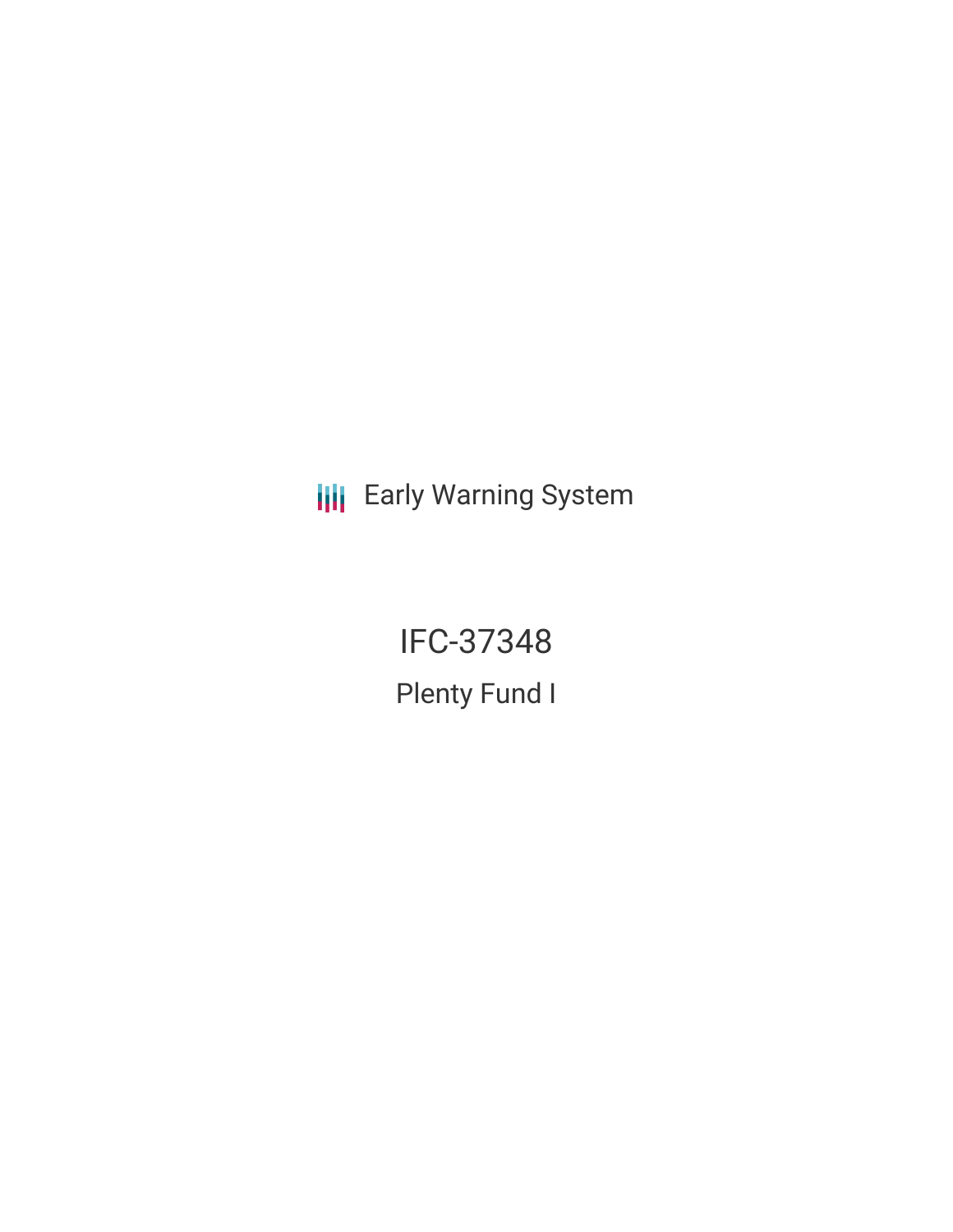## **Quick Facts**

₩

| <b>Countries</b>               | India                                   |
|--------------------------------|-----------------------------------------|
| <b>Financial Institutions</b>  | International Finance Corporation (IFC) |
| <b>Status</b>                  | Active                                  |
| <b>Bank Risk Rating</b>        | FI                                      |
| <b>Voting Date</b>             | 2016-04-27                              |
| <b>Borrower</b>                | PLENTY PRIVATE EQUITY FUND I LIMITED    |
| <b>Sectors</b>                 | Finance                                 |
| <b>Investment Type(s)</b>      | Equity                                  |
| <b>Investment Amount (USD)</b> | \$25.40 million                         |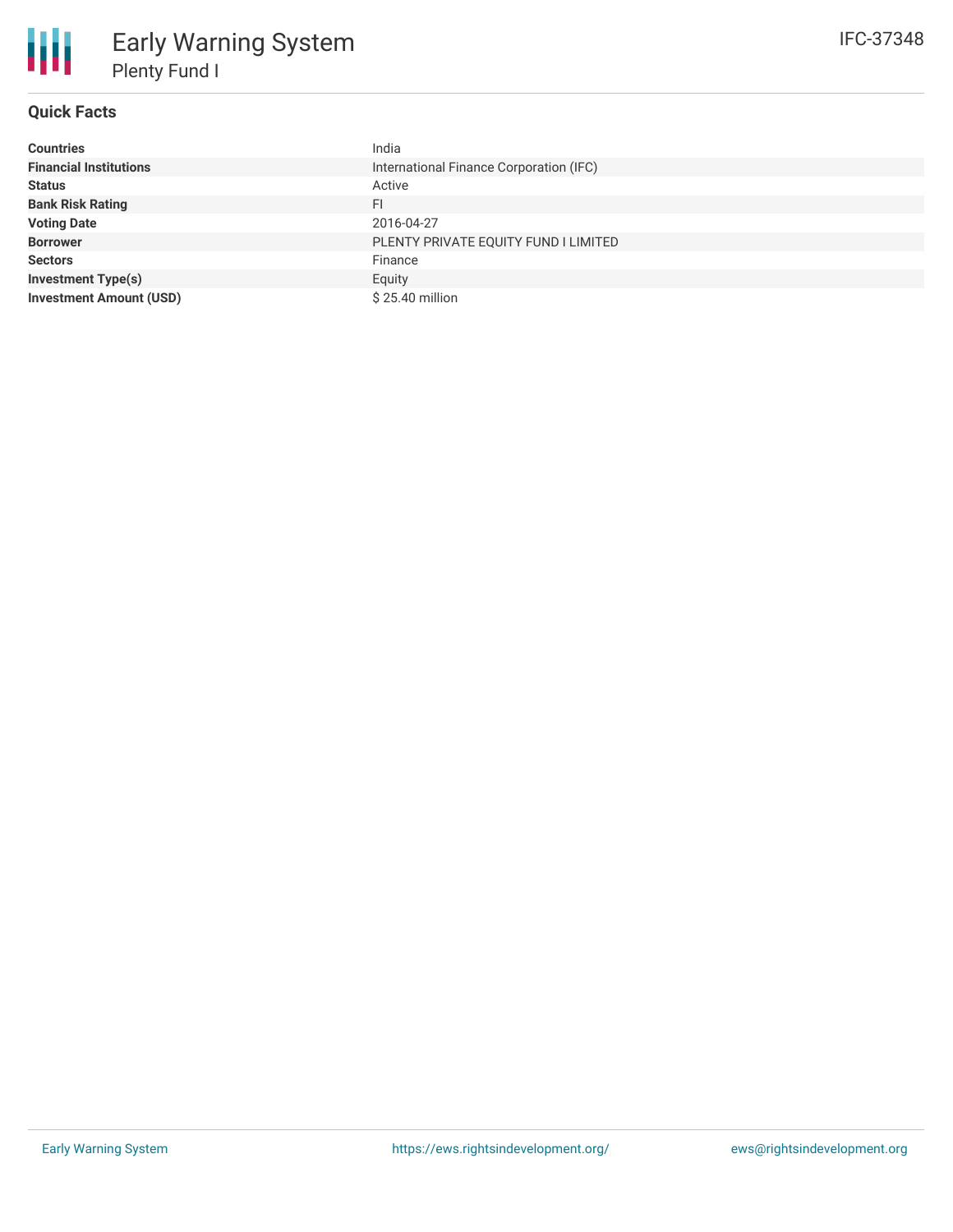

# **Project Description**

The proposed project is an investment in Plenty Private Equity Fund I Limited, a limited liability company with a limited life in Mauritius pursuant to the Companies Act of 2001 of Mauritius and licensed to carry on activities under a Category 1 Global Business License, which will invest in equity and equity-linked instruments of mid-market companies in India, across sectors such as Consumer, Financial Services, Healthcare, IT Services, Logistics and Agriculture.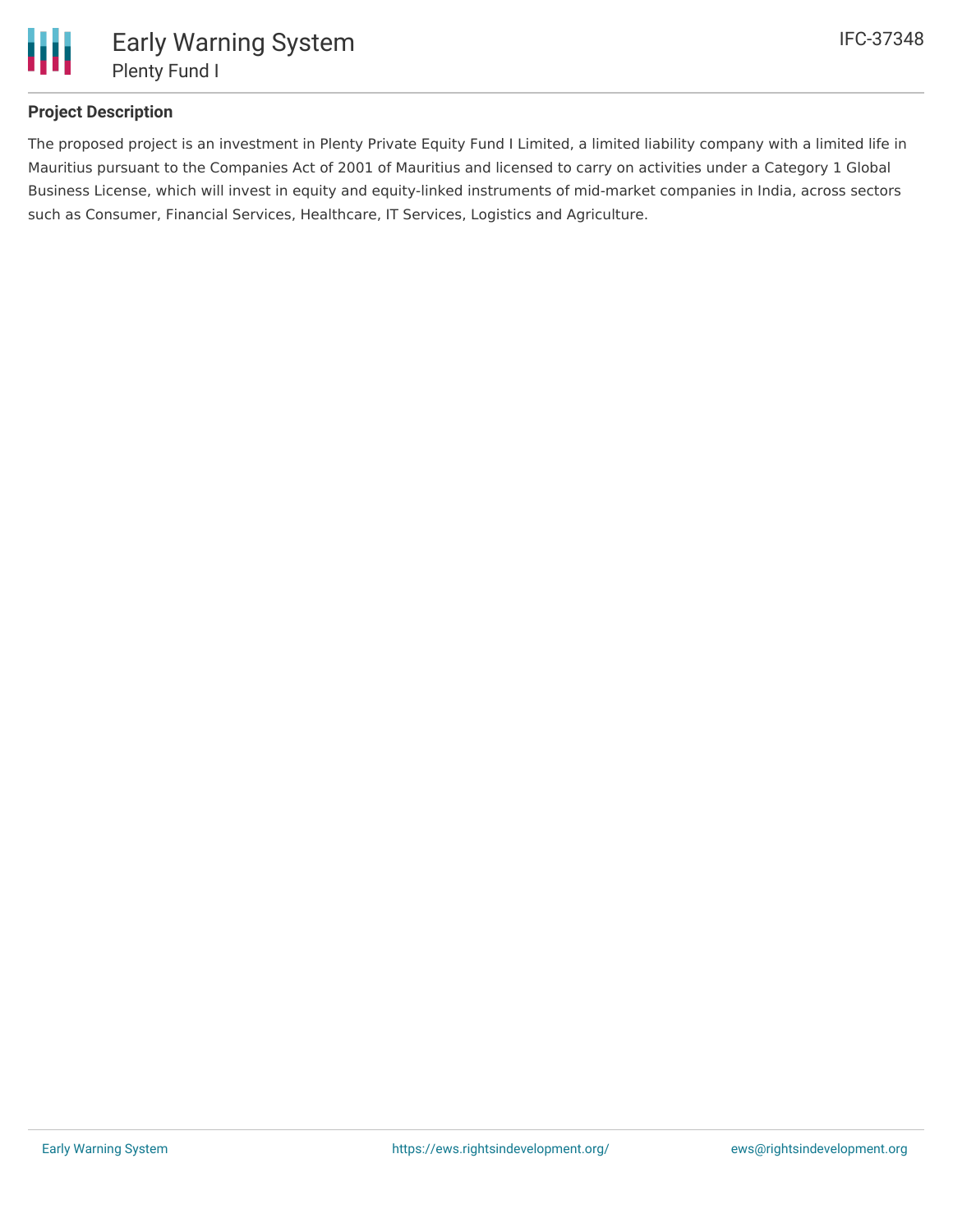

## **People Affected By This Project**

Job creation: Fund will invest in mid-market companies and scale them into national and/or regional leaders, leading to job creation.

Private sector development: Provision of scarce capital and value creation through capacity building, improved corporate governance and transparency, providing operational and financial expertise, support in evaluating new business opportunities and building business partnerships.

Environmental, Social and Governance ("ESG") Standards: The Fund has adopted ESG standards across investees, which is based on the IFCs ESG standards, thereby contributing to sustainable economic development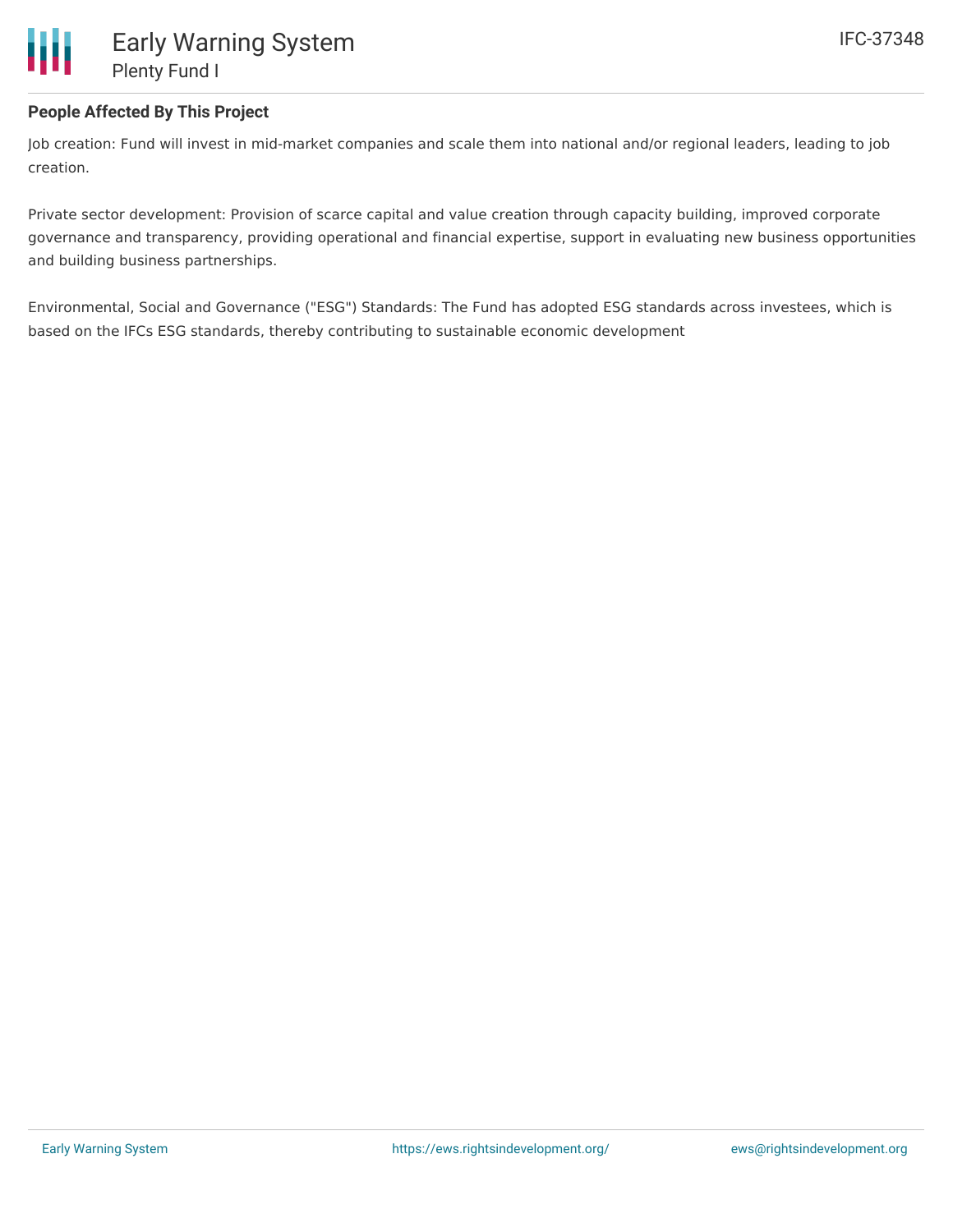### **Investment Description**

• International Finance Corporation (IFC)

The Fund is governed by its independent board of directors which will exercise control and supervision over its operations.

Multiples Investment Advisors Limited, Mauritius ("Investment Advisor"), will be engaged by the Fund to serve as its investment advisor (the "Advisor"). Multiples Alternate Asset Management Private Limited, India (the "Sub-Advisor"), will advise the Advisor on investments and is led by Ms. Renuka Ramnath.

The Advisor and Sub-Advisor also advise Multiples Private Equity Fund I Limited, a 2010 vintage fund of approximately INR 18,314 million.

The Fund is seeking to raise US\$550 to US\$600 million in capital commitments, subject to necessary approvals to be received from its Board and shareholders. IFC proposes an equity investment of up to US\$ 40.6 million. IFC AMC is also considering a parallel investment.

### **Financial Intermediary**

Financial Intermediary: A commercial bank or financial institution that receives funds from a development bank. A financial intermediary then lends these funds to their clients (private actors) in the form of loans, bonds, guarantees and equity shares. Financial intermediaries include insurance, pension and equity funds. The direct financial relationship is between the development bank and the financial intermediary.

Plenty Private Equity Fund I [Limited](file:///actor/1140/) (Financial Intermediary)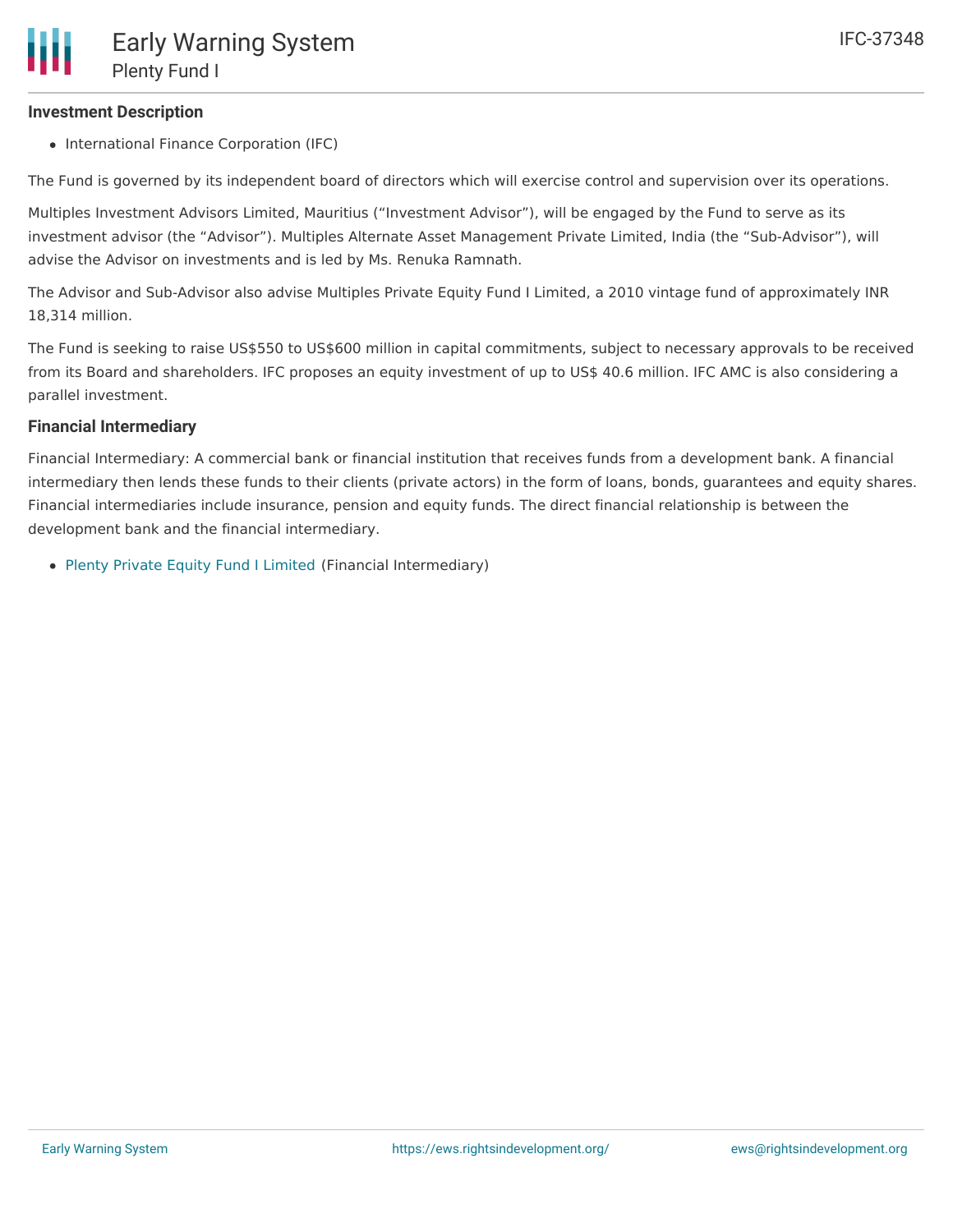

## **Private Actors Description**

Plenty Private Equity Fund I Limited is a limited liability company with a limited life in Mauritius pursuant to the Companies Act of 2001 of Mauritius and licensed to carry on activities under a Category 1 Global Business License, which will invest in equity and equity-linked instruments of mid-market companies in India, across sectors such as Consumer, Financial Services, Healthcare, IT Services, Logistics and Agriculture.